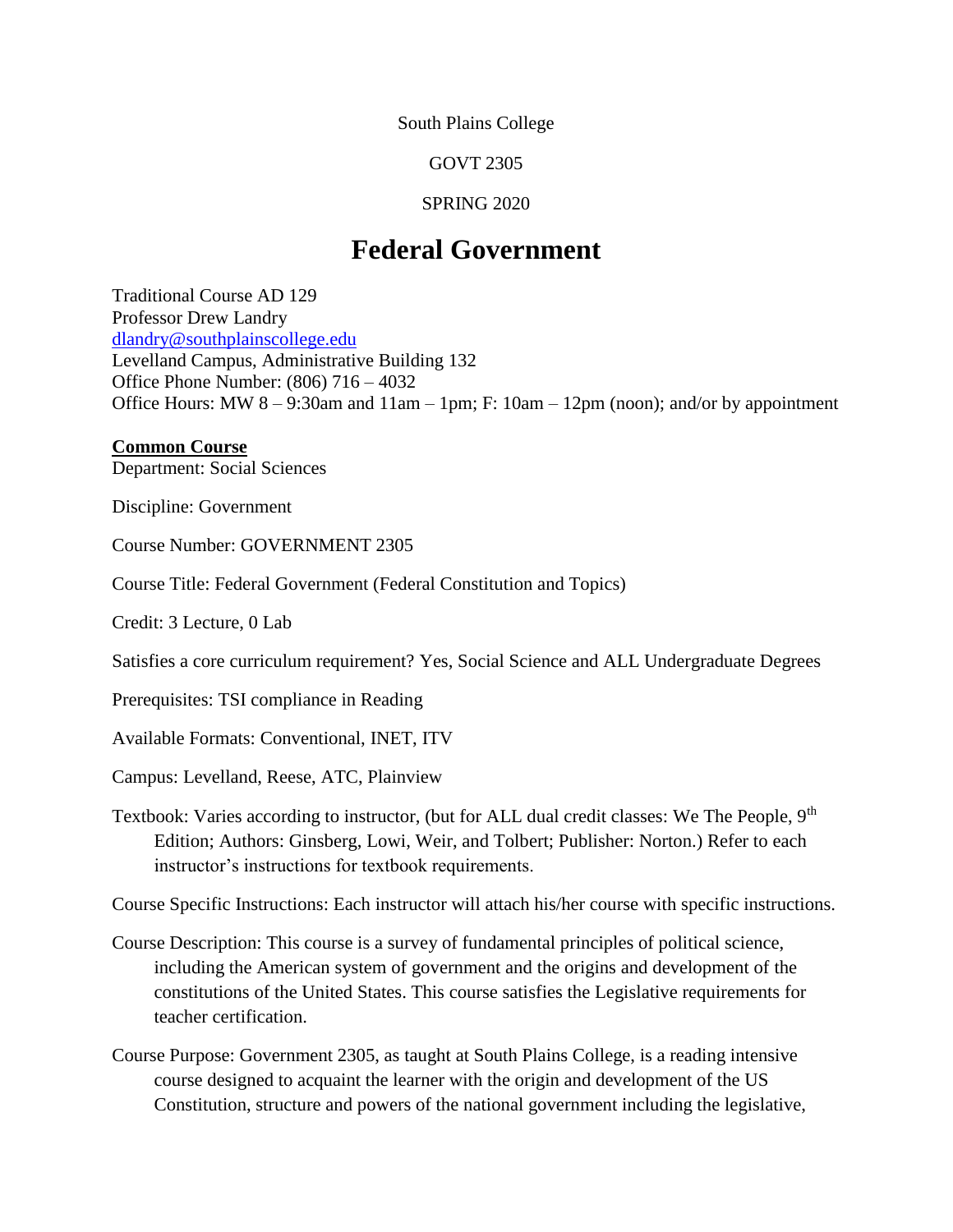executive, and judicial branches, federalism, political participation, the national election process, public policy, civil liberties and civil rights. This course meets the statutory requirements as set forth by the State of Texas.

Approval Number: 45.1002.51 25

- Course Requirements: To maximize a student's potential to complete this course, he/she should attend all class meetings, complete all homework assignments and examinations in a timely manner, and complete all other projects or papers as assigned in the instructor's specific instructions.
- Course Evaluation: See the instructor's course information sheet for specific items used in evaluating student performance.
- Attendance Policy: Whenever absences become excessive and in the instructor's opinion, minimum course objectives cannot be met due to absences, the student will be withdrawn from the course. Each instructor will have additional information about attendance on his/her course information sheet.

Student Learning Outcomes (SLO):

Students who have completed this course will be expected to:

- 1. Explain the origin and development of constitutional democracy in the United States.
- 2. Demonstrate knowledge of our federal system.
- 3. Describe separation of powers and checks and balances in both theory and practice.
- 4. Demonstrate knowledge of the legislative, executive, and judicial branches of the federal government.
- 5. Evaluate the role of public opinion, interest groups, and political parties.
- 6. Analyze the election process.
- 7. Describe the rights and responsibilities of citizens.
- 8. Analyze issues and policies in U.S. Politics.

Fundamental Component Areas (FCA):

Students will be expected to perform satisfactorily in four FCA.

- 1. Critical Thinking Skills to include creative thinking, innovation, inquiry, and analysis, evaluation and synthesis of information by:
	- a. Generating and communicating ideas by combining, changing, or reapplying existing information,
	- b. Gathering and assessing information relevant to a question,
	- c. Analyzing, evaluating, and synthesizing information.
- 2. Communication to include effective development, interpretation and expression of ideas through written, oral or visual communication by:

Developing, interpreting, and expressing ideas through written, oral, or visual communication.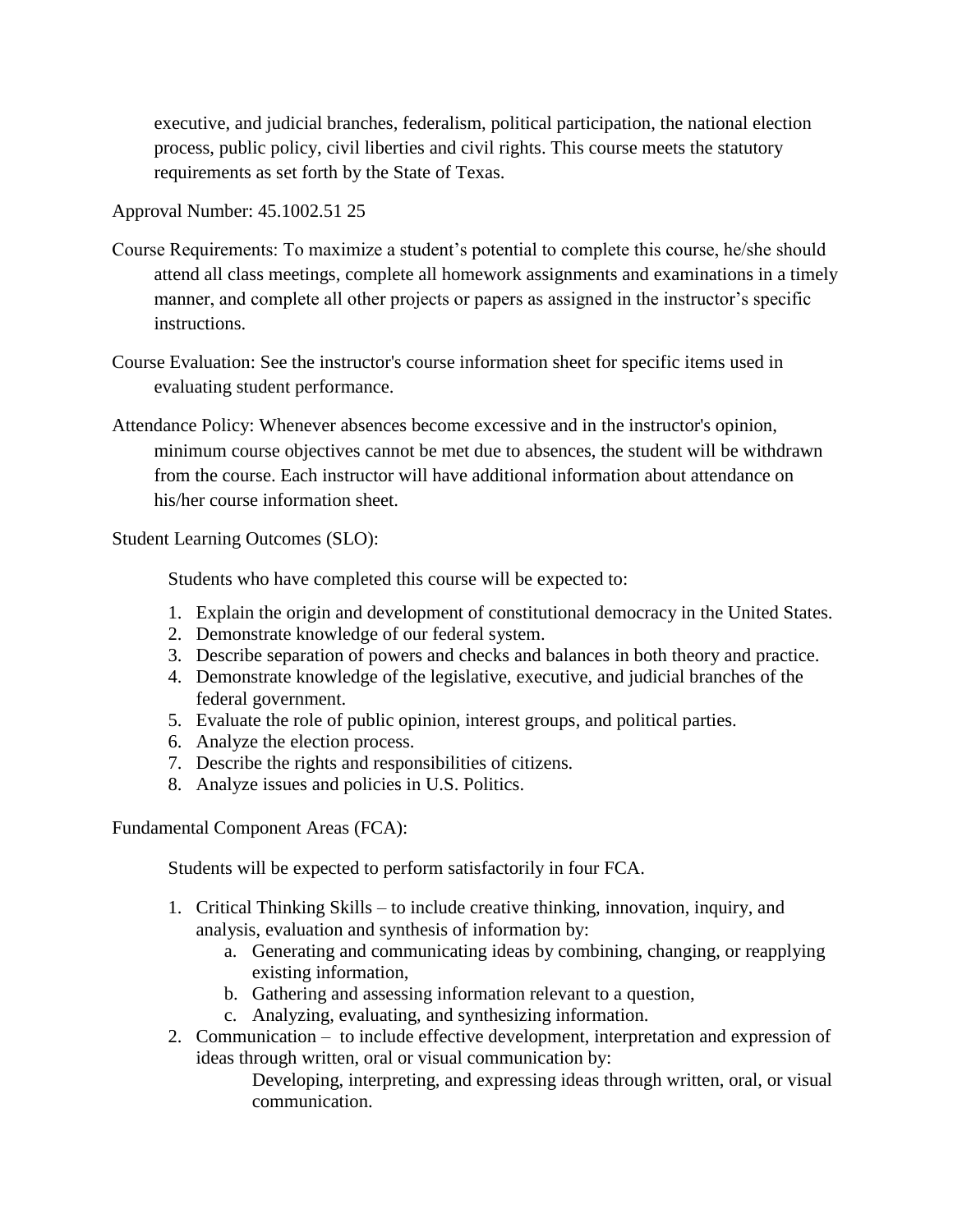- 3. Social Responsibility Skills to include intercultural competence, knowledge of civic responsibility, and the ability to engage effectively I regional, national, and global communities by:
	- a. Demonstrating intercultural competence,
	- b. Identifying civic responsibility,
	- c. Engaging in regional, national, and global communities.
- 4. Personal Responsibility to include the ability to connect choices, action, and consequences to ethical decision-making by:
	- a. Reading, understanding and affirming agreement and acceptance of principles, guidelines and requirements set forth in the "Statement of Personal Responsibility of Students" (Attached)
	- b. Evaluating choices and actions and relating consequences to personal decision-making
	- c. Accepting personal responsibility for decisions and actions taken or not taken

# **Course Description**

This course is a survey of the fundamental principles of political science, including, and more emphasis of, the American system of government and the origins and development of the Constitution of the United States. Its emphasis is placed on constitutional backgrounds and the organization and functions of the executive, legislative, and judicial segments of the national government, civil liberties and civil rights, public opinion, media, bureaucracies, and domestic and foreign policy. This course satisfies the Legislative requirements for teacher certification.

### **Course Requirements/Expectations**

Students are expected to attend class regularly and prepared. This means fully completing the weekly readings and homework *before* arriving to class. No late work will be accepted without a note from a medical doctor.

Please no cell phone, pager, iPod, etc. usage during class. This is rude to me and distracting to your classmates. Please be respectful of others and power down your cellular devices, pagers, iPods, etc.

Students may not use a laptop computer during unless given specific permission by the professor to do so. Also, no student is allowed to take a picture of notes unless given specific permission to do so.

While this course requires no prior knowledge of American politics, there is considerable reading related to a wide range of topics. It is essential that students complete the weekly readings before class. We cover a great deal of material so it is critical that you attend class regularly, take careful notes, keep abreast of the readings, and participate fully in class discussions. If you feel you need extra help in managing the course materials, contact me and I will help you.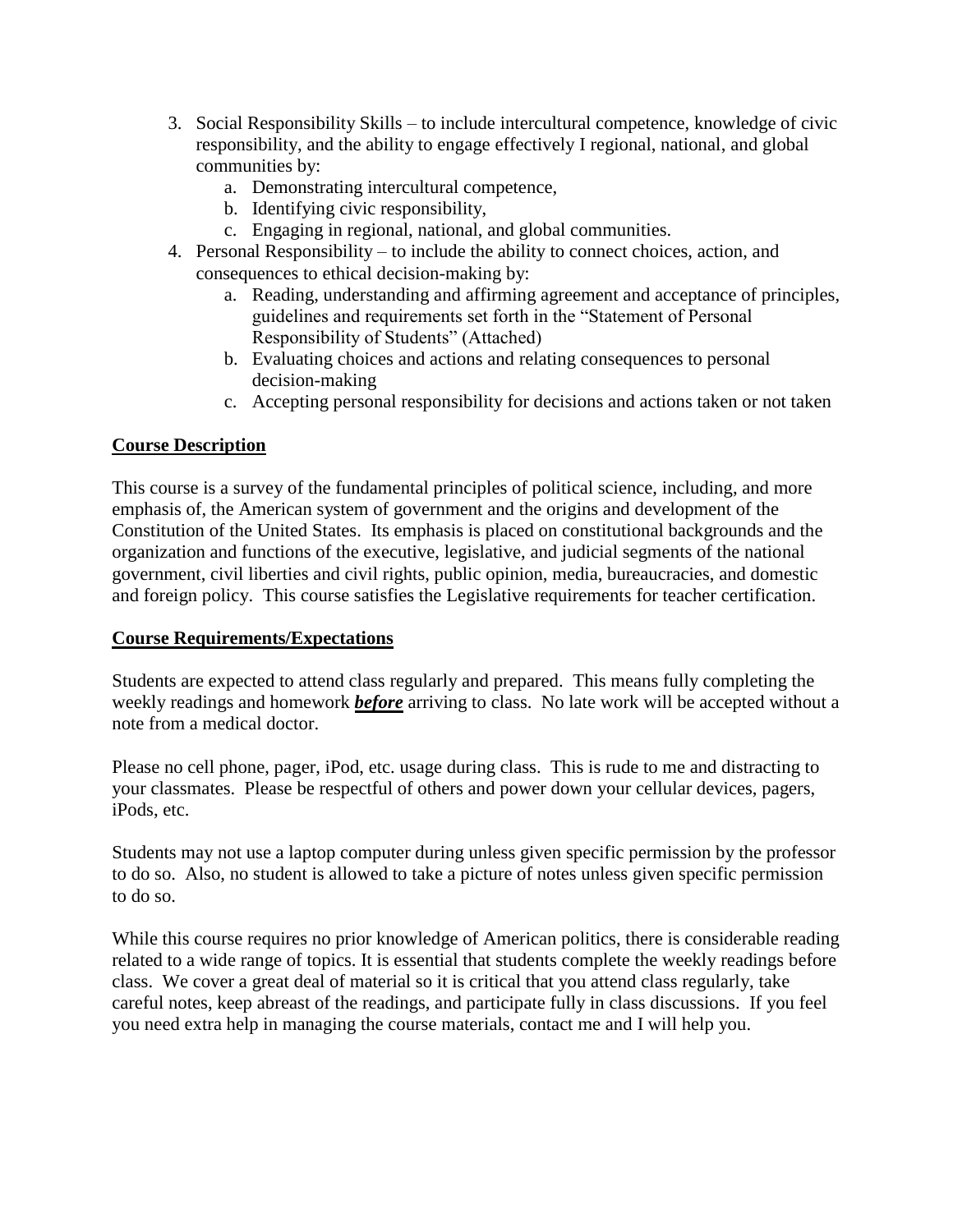## **Required Textbook**

Bardes, B.A , Shelley, M.C., & Schmidt, S.W., (2020). *American Government and Politics Today*: *The Essentials* Boston, MA: Wadsworth Cengage Learning. *(loose leaf)*

MindTap will be utilized during this term.

# **Communication**

In the event students need to get in contact with Professor Landry, please send all communications to his South Plains College email. In doing so, please put the class in which you are enrolled in the subject line so I know how to specifically help you remedy the issue. Also, please follow the guidelines put forth in the Academic English portion of the syllabus when submitting an email.

# **Coursework**

Students will be given four (4) exams throughout the semester. The exams are aimed to evaluate student progress in the class. If discrepancies exist, notify me immediately. There are no makeups except in the case of an emergency.

Also, students will be given one (1) writing assignment. The writing assignment will be turned in through turnitin.com via Blackboard. Students will receive a written explanation on what is expected no later than one (1) week before the assignment is due. For every day late – including weekends – the paper will succumb to a five (5) point deduction on its final grade.

There will be content quizzes throughout the semester. These are conducted through MindTap, which is found through the class' Blackboard site. When performing the quizzes, South Plains College suggests using web browsers Mozilla Firefox or Google Chrome. Internet Explorer or Safari, however, is not recommended. Finally, no makeups are available for these quizzes.

Last, but certainly not least, is class participation. Students are required to participate in class. A significant amount of class points lies in participating and if a student is absent, she/he cannot participate in class. If students are late and/or arbitrarily leave class for a significant amount of time, uses cell phone during class, etc., their participation grade will suffer. If an emergency occurs, that is a different situation and I should be notified.

# *Exam Day Conduct*

When taking exams, students need a pencil and an eraser. Cellular devices, tablets, iPods, pagers, etc., need to be either turned off or silenced – *not on vibrate* – and stowed away in a backpack, purse, bag, or any other packaging device. All backpacks, purses, bags, etc., need to be placed on the floor and in the front of the classroom and all course material need to be inside it and closed. If any student chooses to ignore this directive and unsilenced phone goes off during an exam, every student in the class will have ten (10) points automatically deducted. Also, all hats are to be removed upon taking an in – class exam. In short, do not be a jerk.

*Yawning*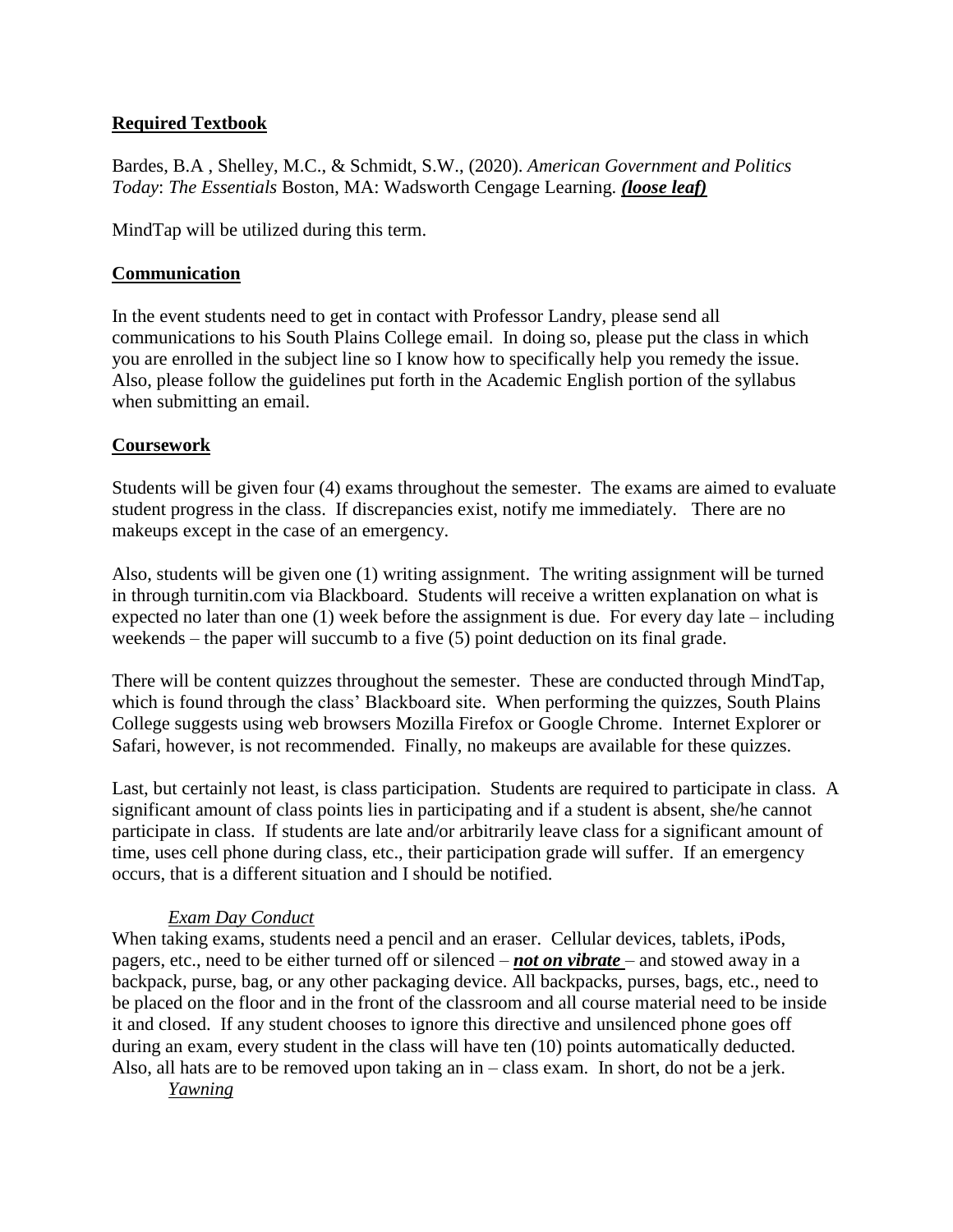If any student feels the need to yawn during class, it is expected to do so silently while covering his/her mouth. Failure to follow such a simplistic social norm may result in the professor responding to such action.

### **Grades**

### *Rounding*

Students are ingrained to think a percentage ending in ".5" will be rounded to the nearest whole number. I only round to the nearest whole number if a student has at least a ".9." This is my practice and I have done this for numerous years. I have no intention of changing it. If you desire a better grade, you will have to earn it.

In calculating grades, I keep it very simple. I take the total points a student accumulated and divide that number into the total points possible and multiply by one hundred (100). The result from this basic math is your class percentage. A scale of what percentage constitutes a letter grade is below.

| Four Exams (Three worth 110 points; One worth 100 points) = $430$ |  |
|-------------------------------------------------------------------|--|
| 100                                                               |  |
| 125                                                               |  |
| 75                                                                |  |
|                                                                   |  |

# **Total Points = 730**

*Grading Scale*

 $100 - 90\%$  A 89 – 80% B 79 – 70% C  $69 - 60\%$  D 59% and below F

# **Attendance Policy**

Students are expected to regularly attend class so absences should be rare. Students, however, may not miss more than seven (7) classes before point deductions are made from their participation grade. Once a student misses four (4) classes, his/her advisor will be notified. If, at any time, a student misses three (3) weeks of class, he/she will be dropped by the instructor.

If at any time a student feels as though he/she cannot make it to class for an extended amount of time, notify me immediately. My contact information is on the front page of the syllabus.

If any student accumulates excessive absences after the last day to drop classes (04/23/2020), he/she will earn an "F" for the course.

# **Academic Integrity**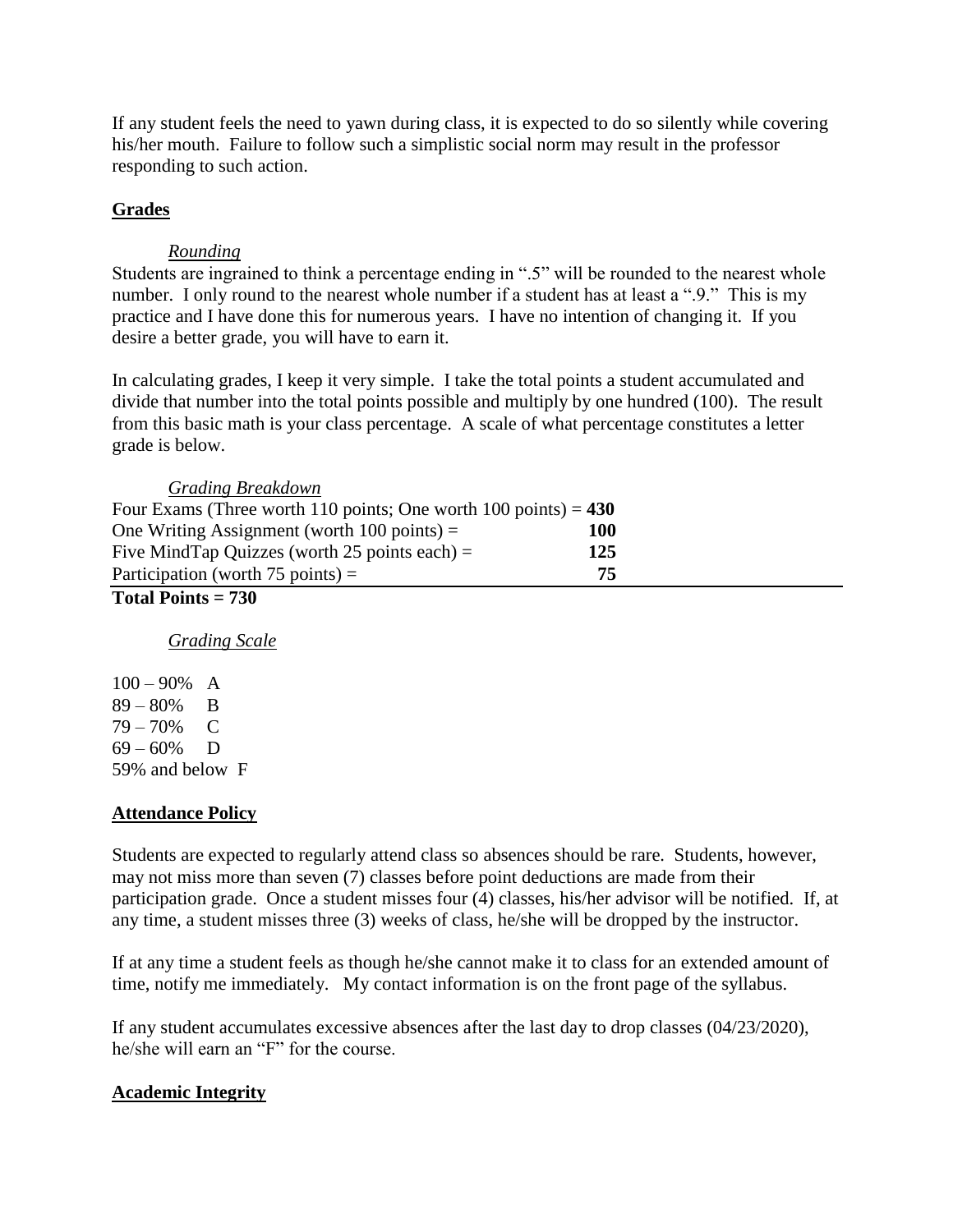Plagiarism is the taking of credit for something that is not the work of the owner. It is cheating and will not be tolerated. See the General Catalog for more information on plagiarism.

#### **Technology Policy**

The following is Professor Landry's policy on the usage of laptop computers, iPads, and other mobile tablets in the classroom. Professor Landry will not allow students to use them and no student may take a picture of the notes unless given special permission to do so.

The use of cellular/mobile phones is prohibited in the classroom. If caught, the professor will ask you to stow it away. If a phone rings in class, Professor Landry reserves the right to answer the phone for you, politely inform the caller that you cannot answer the phone, and keep the phone until the end of class.

Texting is a neat method of communicating but will not be tolerated in the classroom. It is obvious when a student is texting and if/when a student is spotted, he/she will be asked to stow it away. If a student is caught a second time, the phone will be confiscated until the end of class. If you are expecting a call or have children in daycare, notify me immediately and I will make an exception for you.

I do not desire to be the "bad guy" but have no problem playing that role. If you do not want an uncomfortable classroom setting, then please do not update social media or text during class. That can wait until class is over.

### **Academic English**

South Plains College requires all students to become proficient in "academic English," a form of English typically used in academic, professional, and business contexts. While slang, regional idioms, and informal kinds of self – expression are appropriate in some contexts, they are out of place in academic writing. Professors expect all students to demonstrate proficiency in using the conventions of academic English in all their written work, whether it is in – class exams, take home essays, or emails.

#### **Diversity Statement**

In this class, the teacher will establish and support an environment that values and nurtures individual and group differences and encourages engagement and interaction. Understanding and respecting multiple experiences and perspectives will serve to challenge and stimulate all of us to learn about others, about the larger world and about ourselves. By promoting diversity and intellectual exchange, we will not only mirror society as it is, but also model society as it should and can be.

#### **Nondiscrimination Policy**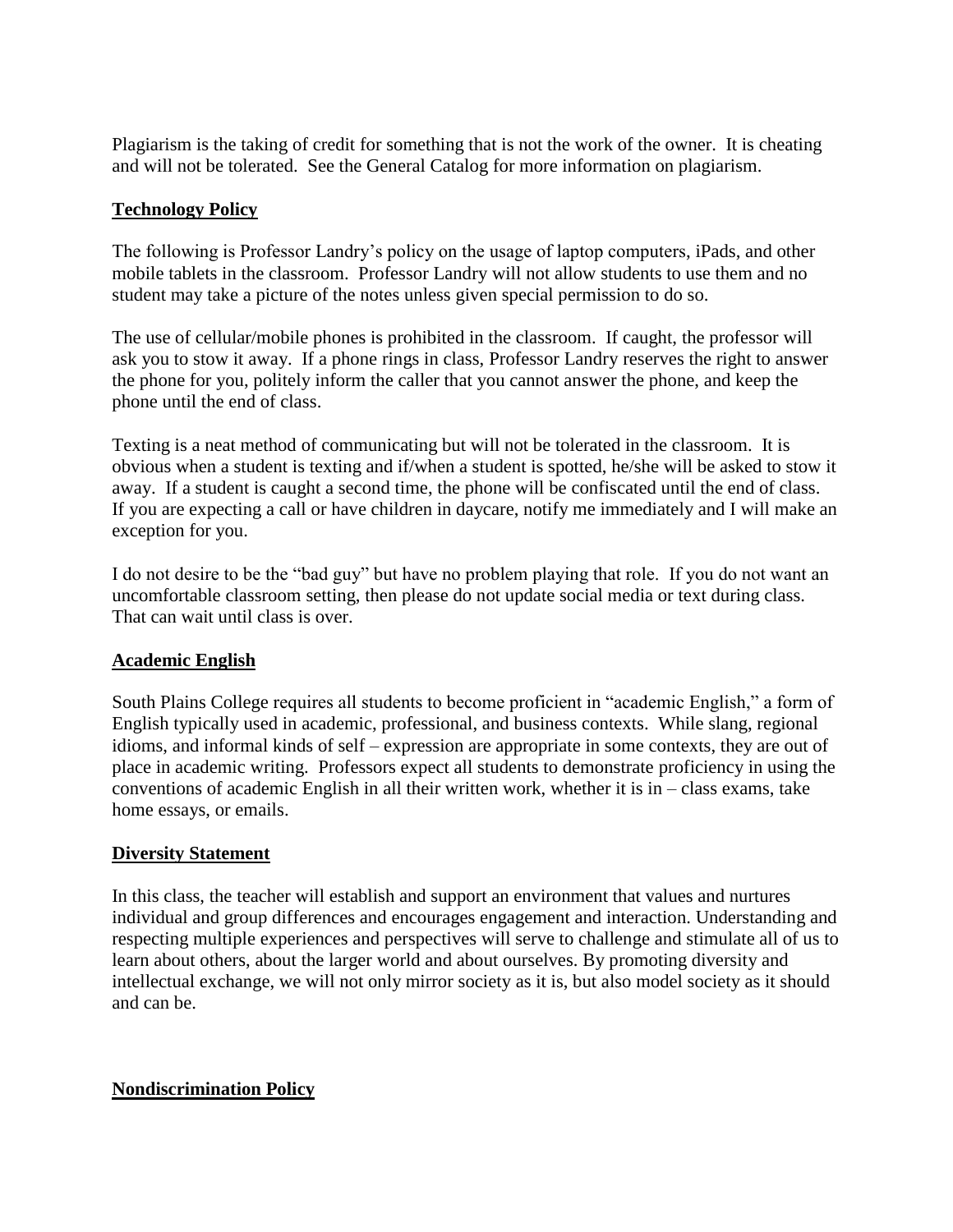It is the policy of South Plains College and this instructor not to discriminate on the basis of age, race, ethnicity, gender, or sexual orientation (choices of sports team, however, are fair game – ha).

### **Students with Disabilities**

Students with disabilities, including but not limited to physical, psychiatric, or learning disabilities, who wish to request accommodations in this class should notify the Disability Services Office early in the semester so that the appropriate arrangements may be made. In accordance with federal law, a student requesting accommodations must provide acceptable documentation of his/her disability to the Disability Services Office. For more information, call or visit the Disability Services Office at Levelland Student Health & Wellness Center 806-716- 2577, Reese Center (also covers ATC) Building 8: 806-716-4675, Plainview Center Main Office: 806-716-4302 or 806-296-9611, or the Health and Wellness main number at 806-716- 2529.

# **Campus Concealed Carry**

Texas Senate Bill - 11 (Government Code 411.2031, et al.) authorizes the carrying of a concealed handgun in South Plains College buildings only by persons who have been issued and are in possession of a Texas License to Carry a Handgun. Qualified law enforcement officers or those who are otherwise authorized to carry a concealed handgun in the State of Texas are also permitted to do so. Pursuant to Penal Code (PC) 46.035 and South Plains College policy, license holders may not carry a concealed handgun in restricted locations. For a list of locations, please refer to the SPC policy at:

[\(http://www.southplainscollege.edu/human\\_resources/policy\\_procedure/hhc.php\)](http://www.southplainscollege.edu/human_resources/policy_procedure/hhc.php)

Pursuant to PC 46.035, the open carrying of handguns is prohibited on all South Plains College campuses. Report violations to the College Police Department at 806-716-2396 or 9-1-1.

### **Tobacco Use**

Students are to follow SPC's rules and regulations on cigarette and electronic cigarette use. Also, students are not to use smokeless tobacco in class. This includes but not limited to: snuff, dip, chew, packets, etc. It is rude and distracting to do this during class and any violation will be dealt with accordingly.

#### **Amendments**

The instructor reserves the right to make changes to the syllabus at any time. Students will be notified of such change(s) with appropriate time to adapt.

### **Course Outline**